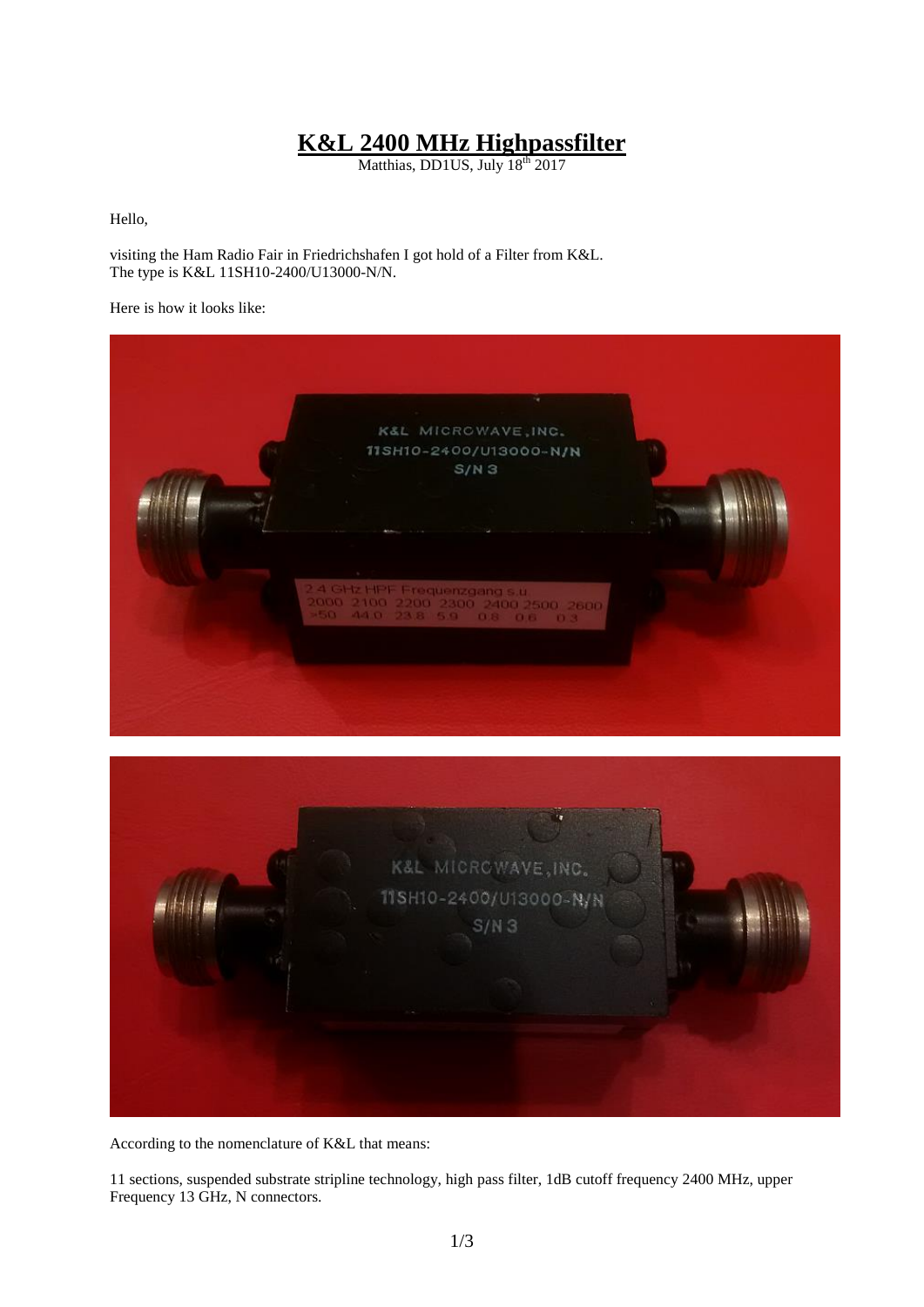I measured the filter using a signal generator and power meter. The setup is limited to measure a maximum insertion loss of 50dB.

Here is a table of the measured data:

| Frequency /MHz | Insertion Loss /dB |
|----------------|--------------------|
| 100            | $-50$              |
| 300            | $-50$              |
| 500            | $-50$              |
| 700            | $-50$              |
| 800            | $-50$              |
| 900            | $-49$              |
| 1000           | $-50$              |
| 1100           | $-48,5$            |
| 1200           | $-41,3$            |
| 1300           | $-41,4$            |
| 1400           | $-41,9$            |
| 1500           | $-41,3$            |
| 1600           | $-49$              |
| 1700           | $-46,9$            |
| 1800           | $-45,9$            |
| 1900           | $-50$              |
| 2000           | $-50$              |
| 2100           | $-44,0$            |
| 2200           | $-23,8$            |
| 2300           | $-5,88$            |
| 2400           | $-0,78$            |
| 2500           | $-0,56$            |
| 2600           | $-0,3$             |
| 2700           | $-0,39$            |
| 2800           | $-0,17$            |
| 2900           | $-0,27$            |
| $-3000$        | $-0,25$            |

Apparently the rejection in the range between 1200 and 1500 MHz is reduced from more than 50 dB to only about 42dB.